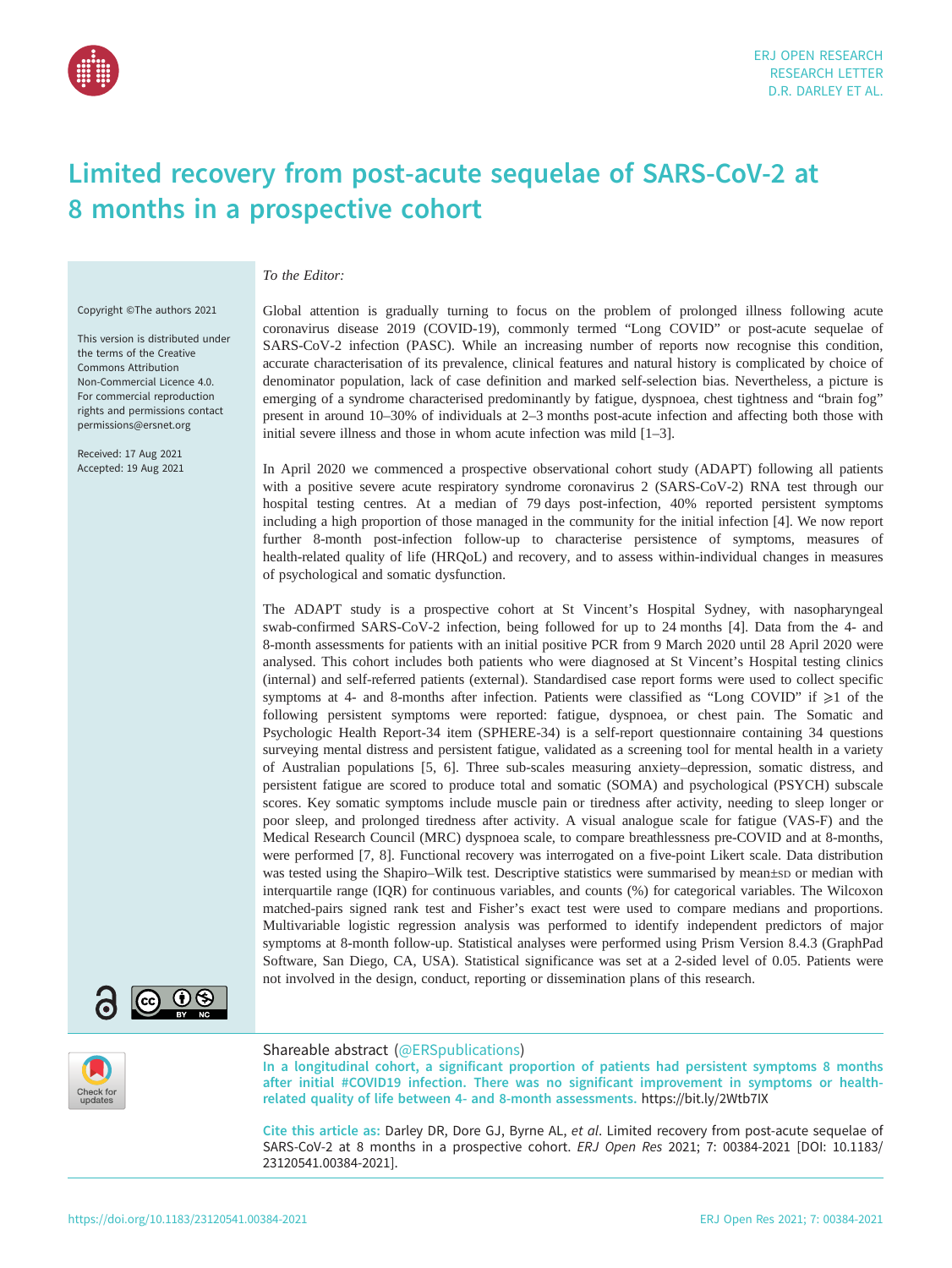A total of 99 patients underwent 8-month assessment at a median of 240 days (IQR 227–256) after positive SARS-CoV-2 PCR. Of these, 66 patients were diagnosed at St Vincent's Hospital testing clinics and 33 patients were self-referred following external diagnosis. 15 patients originally enrolled in ADAPT did not attend  $(n=6)$ , were lost to follow-up  $(n=7)$ , or withdrew consent  $(n=2)$ . The majority (87%) of patients were managed in the community. Median age was 47 years (IQR 35–58), with 61% males.

To minimise self-selection bias, prevalence of symptoms at 8 months is reported for patients diagnosed at St Vincent's Hospital testing clinics only. 26 (40%) patients had one or more symptoms (new or persistent) at 8-months (figure 1). The most common symptoms were fatigue (23%) and shortness of breath (11%). In a sensitivity analysis, assuming all patients who were lost to follow-up had fully recovered, the proportion of symptomatic patients at month 8 was 32% (26/81) with 19% (15/81) meeting our definition for Long COVID. In all subsequent analyses all patients (St Vincent's Hospital diagnosed and external) in our cohort were included.

92 participants completed a study assessment at both 4 and 8 months. There was no significant difference in the proportion of patients reporting symptoms at 4 months (41/92, 45%) and 8 months (47/92, 51%) ( p=0.47). There was no significant difference in the proportion of patients with Long COVID at 4 months (27/92, 29%) compared with 8 months (32/92, 35%) ( p=0.53).

In univariable logistic regression analysis, female gender (OR 2.7, 95% CI 1.2–6.3, p=0.02) was associated with major symptoms (Long COVID) at 8-month follow-up. In multivariable analysis, female gender (OR 3.2, 95% CI 1.3–7.8, p=0.01) and acute COVID-19 hospitalisation (OR 3.8, 95% 1.1–13.6, p=0.04) were both independently associated with Long COVID at 8-month follow-up.

A total of 97 patients underwent SPHERE-34 testing at the 8-month assessment involving measures of both somatic and psychological (cognitive) symptoms: 27% of patients reported poor memory a good part of, or most of the time; 33% of patients reported poor concentration a good part of, or most of the time; and 18% of patients reported feeling lost for the word a good part of, or most of the time.



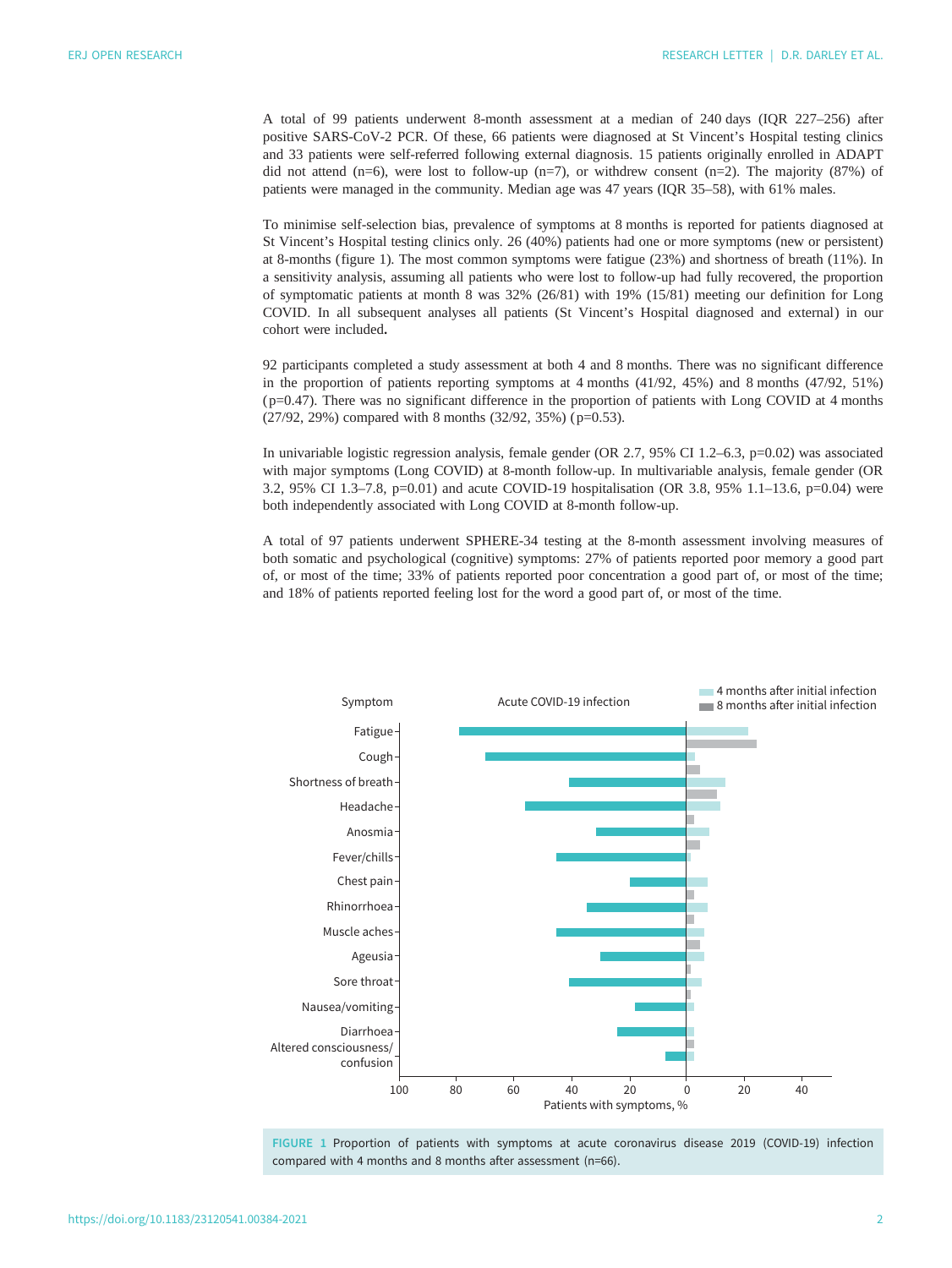To understand the evolving nature of these symptoms over time, we further evaluated changes in measurements between 4 and 8 months.

Complete paired SPHERE-34 at both timepoints, were available in 88 patients. For each patient, the within-individual change in SPHERE-34 was calculated as the 8-month value minus the 4-month value. The median intersession change in SPHERE-34 total score was 0.0 (IQR −3.8–2.0). There were no significant differences in the median total SPHERE-34 scores between 4 months (4.5, IQR 1.0–12.0) and 8 months (4.0, IQR 0.0–10.0) ( p=0.19). There were no significant differences in the mean SOMA scores between 4 and 8 months, nor in the proportion of patients with abnormal SOMA scores. There was a significant difference in the mean±sp PSYCH score between 4 months  $(1.7\pm2.4)$  and 8 months  $(1.0\pm1.9)$ ( p=0.03). There was a trend to decreasing proportions of abnormal PSYCH scores between 4 and 8 months.

98 patients underwent assessment for functional recovery at 8 months. 28/98 (29%) patients reported an increase in dyspnoea, as measured by the MRC dyspnoea scale from pre-COVID-19 levels. The median VAS-F score was 2.0 (IQR 0.38–5.0). With regards to COVID-19 recovery 78/98 (80%) agreed they had fully recovered, 88/98 (90%) agreed they felt confident returning to pre-COVID-19 work, 89/98 (91%) agreed they had returned to usual activities of daily living, while 76/98 (78%) agreed they had returned to normal exercise levels. In all measures, recovery was significantly lower among patients with Long COVID, with only 54% agreeing that they had recovered from COVID-19.

The spectrum of long-term recovery following SARS-CoV-2 infection remains uncertain. Our study documents the longitudinal nature and prevalence of persistent symptoms and the effect on HRQoL and delivers potentially concerning findings. At a median of 8 months after infection, even when self-referred patients were excluded, a third had persistent symptoms. A fifth of patients could be classified as having "Long COVID" and there appears to be minimal improvement between 4 and 8 months after infection, including no significant differences in the total scores or somatic subscales of SPHERE-34. In the total cohort, we observed a significant difference in SPHERE-34 mean psychological sub-scale scores indicating some improvement in psychological symptoms. Concerningly, a considerable proportion of (∼20%) the total cohort did not feel confident returning to pre-COVID-19 work, had not returned to usual activities of daily living or had not returned to their normal exercise level.

The aetiology of persisting symptoms following SARS-CoV2 infection is likely to be multifactorial. Encompassing both prolonged recovery from persisting cardiothoracic damage, as has been demonstrated by us and others [\[4,](#page-3-0) [9](#page-4-0), [10\]](#page-4-0), and a more ill-defined syndrome with some features akin to chronic fatigue syndrome/myalgic encephalomyelitis [[11\]](#page-4-0). This latter illness, commonly characterised by intense fatigue and cognitive dysfunction ("brain fog") has been variably reported following other viral infections [\[12](#page-4-0)].

Female gender and hospitalisation during initial infection were both independently associated with an increased risk of Long COVID in our cohort. Recovery from illness causing severe pneumonia and/or an intensive care stay is often prolonged and well documented to last many months [\[13](#page-4-0), [14](#page-4-0)]. The relationship with female gender is less well explained, although confirmed in other cohorts including a large app-based study of >4000 individuals [[1](#page-3-0)]. Whether this relates to a higher risk of viral-induced immune dysregulation and autoimmunity, differences in health care utilisation, or some other mechanism is unclear. Further research is required to understand physiological correlates of functional recovery and the role of rehabilitation interventions to assist patients with exercise capacity and dyspnoea [\[15](#page-4-0)].

A key strength of our study is the longitudinal assessment of symptoms, HRQoL and functional recovery performed across the spectrum of study participants at 4 and 8 months. The high rate of ongoing symptoms highlights the long-lasting and persistent nature of post-viral quality of life impact and somatic symptoms that may occur after COVID-19. Our study has several limitations. Our definition for Long COVID is conservative and based on the presence of one or more of three major symptoms of fatigue, shortness of breath or chest tightness. It does not include the full spectrum of symptoms after initial infection and is thus a probable underestimate of the true burden of ill health in this population. A third of patients were referred into the study, the reasons for which varied. In many cases this was due to concern over ongoing symptoms. To address this potential selection bias, we excluded the externally referred patients from the description of symptom prevalence and included them only for outcome analysis where we had longitudinal follow-up to compare within-individual change.

In summary, a considerable proportion of patients experience persistent symptoms after SARS-CoV-2 infection and a fifth of patients met our definition for Long COVID at 8 months. Persistent symptoms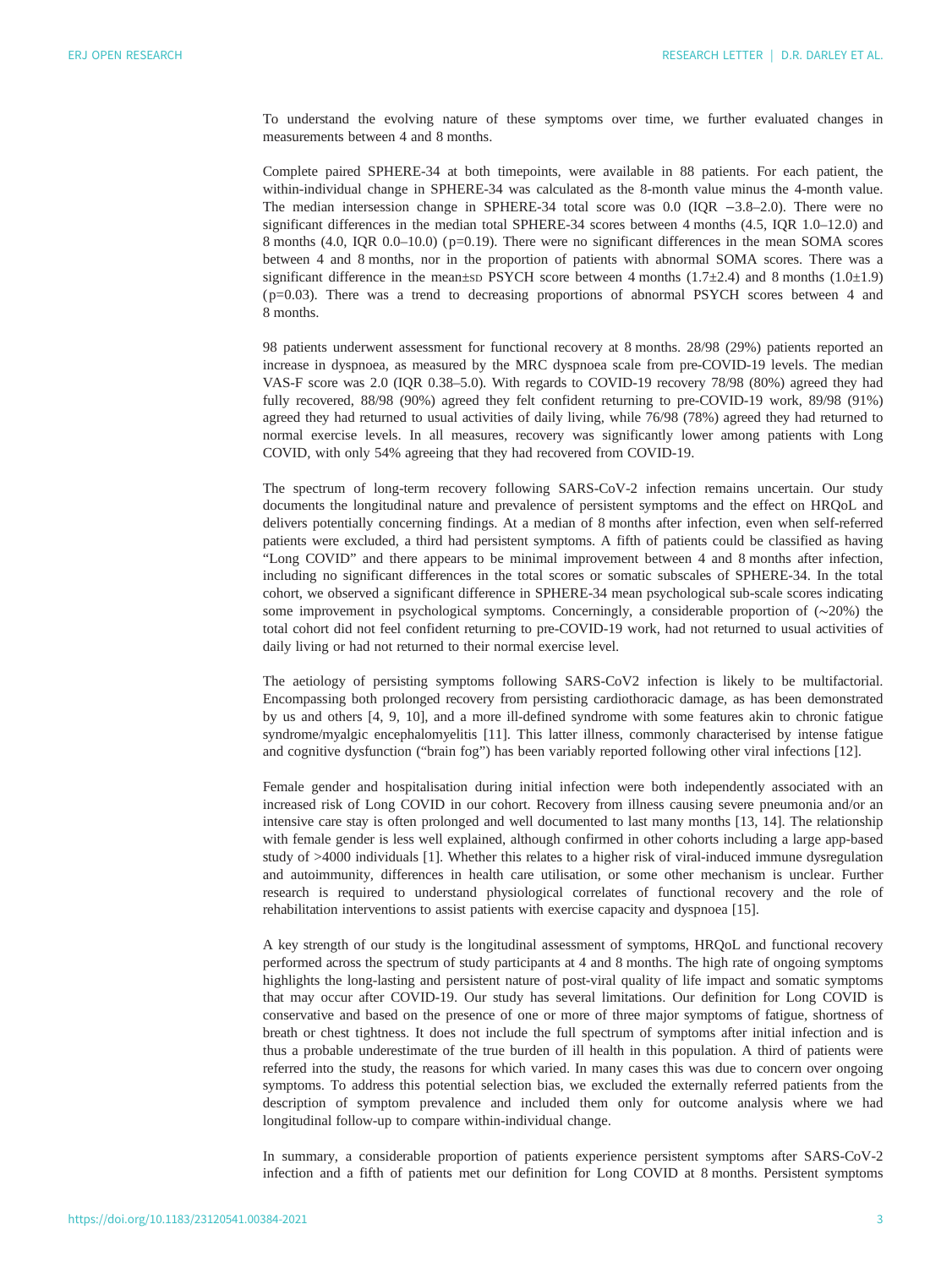<span id="page-3-0"></span>impact HRQoL and there appears to be little change between 4 and 8 months. A significant proportion of patients experience abnormal functional recovery at 8 months. The long-term significance of these findings is unknown.

David Ross Darley<sup>1,2</sup>, Gregory John Dore<sup>3,4</sup>, Anthony Luke Byrne<sup>1,2</sup>, Marshall Lawrence Plit<sup>1,2</sup>, Bruce James Brew<sup>2,5</sup>, Anthony Kelleher<sup>4,6</sup> and Gail Veronica Matthews<sup>3,4</sup>

<sup>1</sup>Dept of Thoracic Medicine, St Vincent's Hospital Darlinghurst, Sydney, Australia. <sup>2</sup>UNSW Medicine, St Vincent's Clinical School, University of New South Wales, Sydney, Australia. <sup>3</sup>Dept of Infectious Diseases, St Vincent's Hospital Darlinghurst, Sydney, Australia. <sup>4</sup>Kirby Institute, University of New South Wales, Sydney, Australia. <sup>5</sup>Dept of Neurology and Peter Duncan Neurosciences Unit, St Vincent's Centre for Applied Medical Research, Sydney Australia. <sup>6</sup>Dept of Immunology, St Vincent's Hospital Darlinghurst, Sydney, Australia.

Corresponding author: David Ross Darley [\(David.Darley@svha.org.au](mailto:David.Darley@svha.org.au))

Acknowledgements: The authors thank the research staff at the St Vincent's Institute for Applied Medical Research.

Provenance: Submitted article, peer reviewed.

This study is registered at<https://www.anzctr.org.au> with identifier number ACTRN12620000554965. We plan to disseminate the results to study participants.

Author contributions: All authors made substantial contributions to the conception and design of the work; the acquisition, analysis and interpretation of data for the work; drafting and revision for intellectual content and final approval of the version for publication. All authors agree to be accountable for all aspects of the work in ensuring that questions related to accuracy or integrity are appropriately investigated and resolved. D.R. Darley (the manuscript's guarantor) affirms that the manuscript is an honest, accurate, and transparent account of the study being reported; that no important aspects of the study have been omitted; and that any discrepancies from the study as planned (and, if relevant, registered) have been explained.

Conflict of interest: D.R. Darley has nothing to disclose. G.J. Dore reports grants from Gilead, Abbvie, Merck and Bristol-Myers Squibb, personal fees from Gilead, Abbvie and Merck, and nonfinancial support from Gilead, Abbvie and Merck, outside the submitted work. A.L. Byrne has nothing to disclose. M.L. Plit has nothing to disclose. B.J. Brew reports grants from St Vincent's Clinic during the conduct of the study; and personal fees from AbbVie, Janssen and Viiv, and grants from Biogen, outside the submitted work. A. Kelleher has nothing to disclose. G.V. Matthews has nothing to disclose.

Support statement: We appreciate grant support from the St Vincent's Clinic Foundation and the Curran Foundation. Funding information for this article has been deposited with the [Crossref Funder Registry.](https://www.crossref.org/services/funder-registry/)

## **References**

- 1 Sudre CH, Murray B, Varsavsky T, et al. Attributes and predictors of long COVID. Nat Med 2021; 27: 626–631.
- 2 Townsend L, Dyer AH, Jones K, et al. Persistent fatigue following SARS-CoV-2 infection is common and independent of severity of initial infection. PLoS ONE 2020; 15: e0240784.
- 3 Carfi A, Bernabei R, Landi F, et al. Persistent symptoms in patients after acute COVID-19. JAMA 2020; 324: 603–605.
- 4 Darley DR, Dore GJ, Cysique L, et al. High rate of persistent symptoms up to 4 months after community and hospital-managed SARS-CoV-2 infection. Med J Aust 2020; 214: 279–280.
- 5 Hickie IB, Davenport TA, Hadzi-Pavlovic D, et al. Development of a simple screening tool for common mental disorders in general practice. Med J Aust 2001; 175: S10–S17.
- 6 Couvy-Duchesne B, Davenport TA, Martin NG, et al. Validation and psychometric properties of the Somatic and Psychological HEalth REport (SPHERE) in a young Australian-based population sample using non-parametric item response theory. BMC Psychiatry 2017; 17: 279.
- 7 Fletcher CM. Standardised questionnaire on respiratory symptoms: a statement prepared and approved by the MRC Committee on the Aetiology of Chronic Bronchitis (MRC breathlessness score). BMJ 1960; 2: 1665.
- 8 Lee KA, Hicks G, Nino-Murcia G. Validity and reliability of a scale to assess fatigue. Psychiatry Res 1991; 36: 291–298.